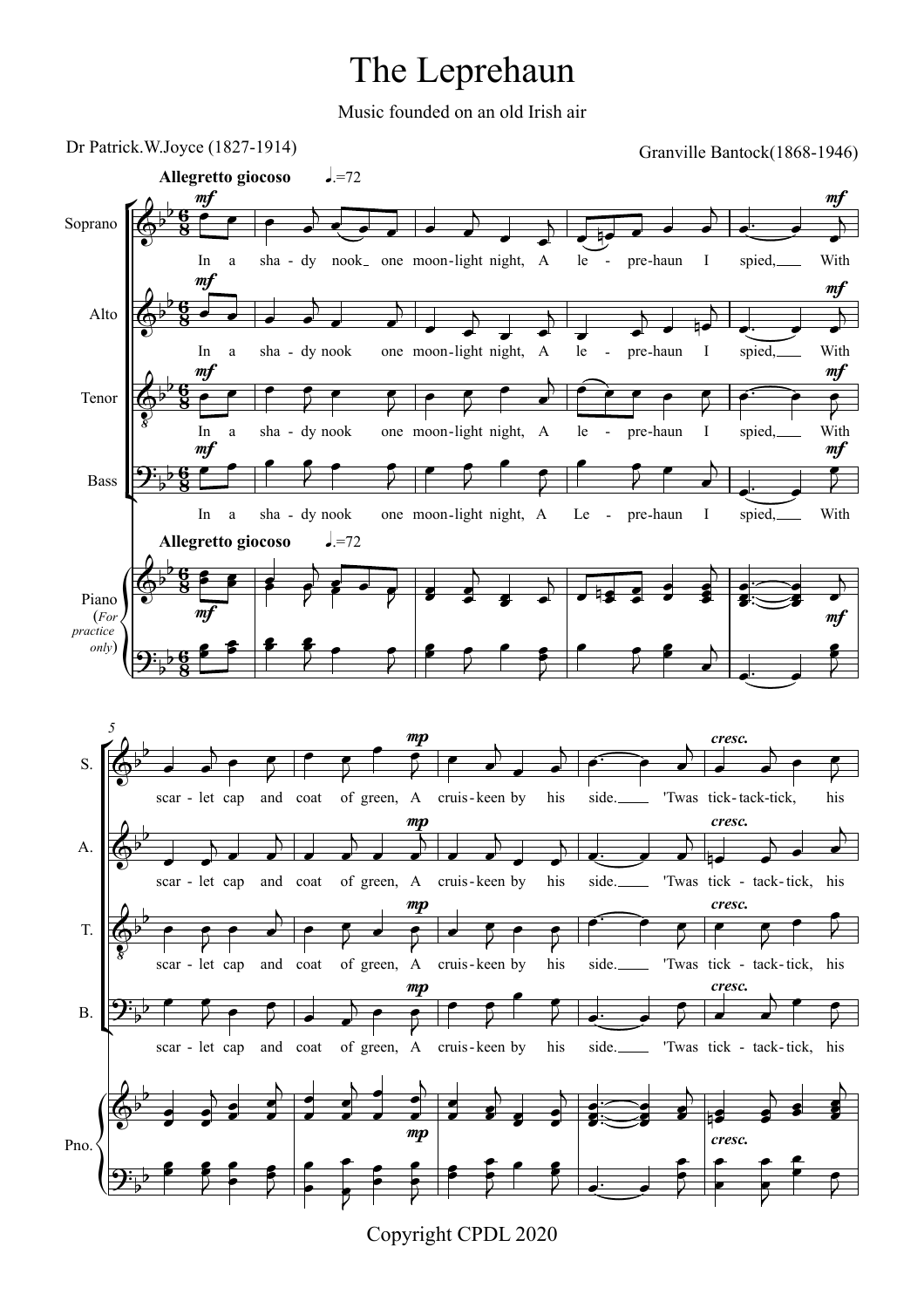

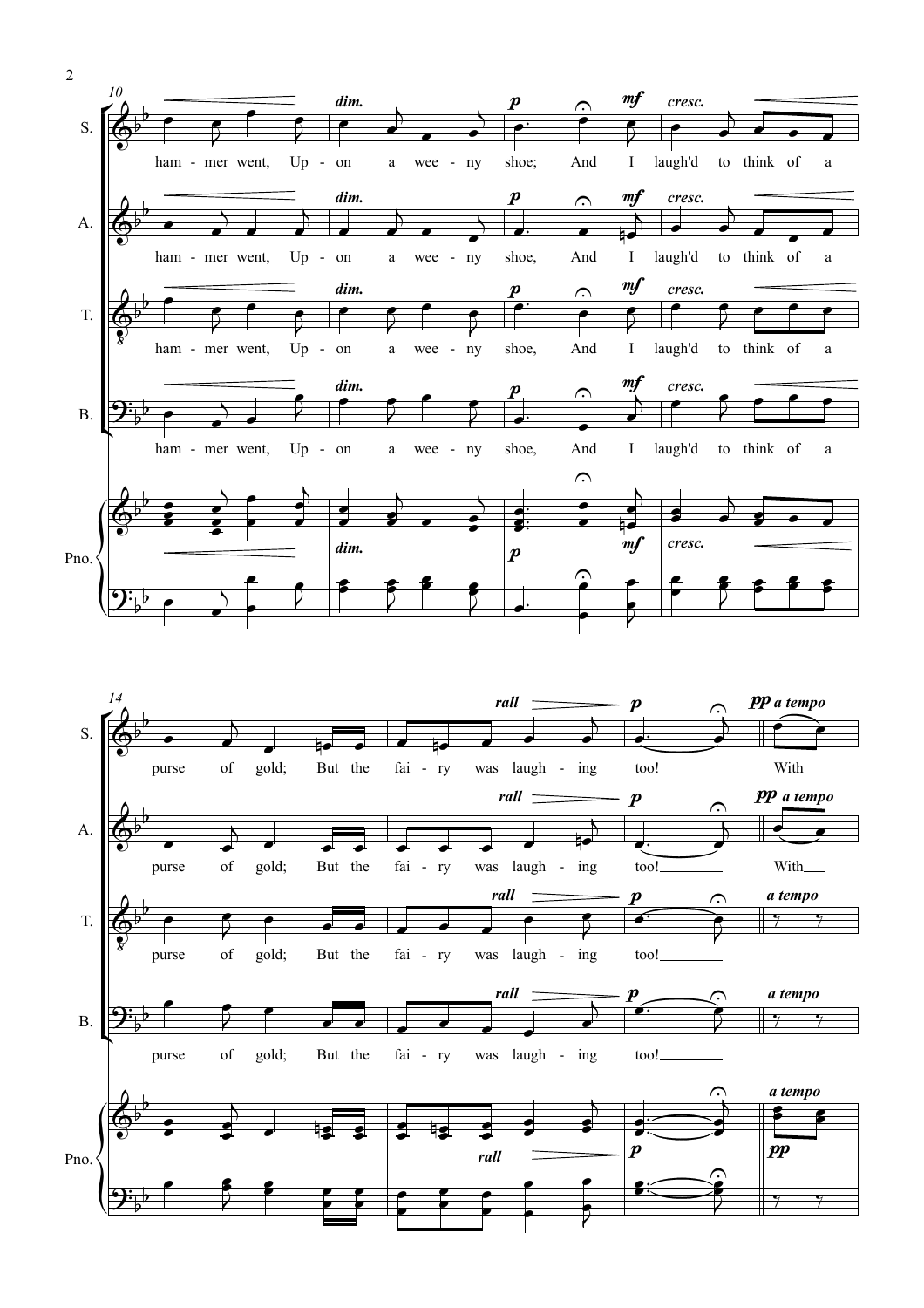

 $\frac{1}{2}$ 

 $\frac{1}{2}$  $\overline{\phantom{a}}$ 

3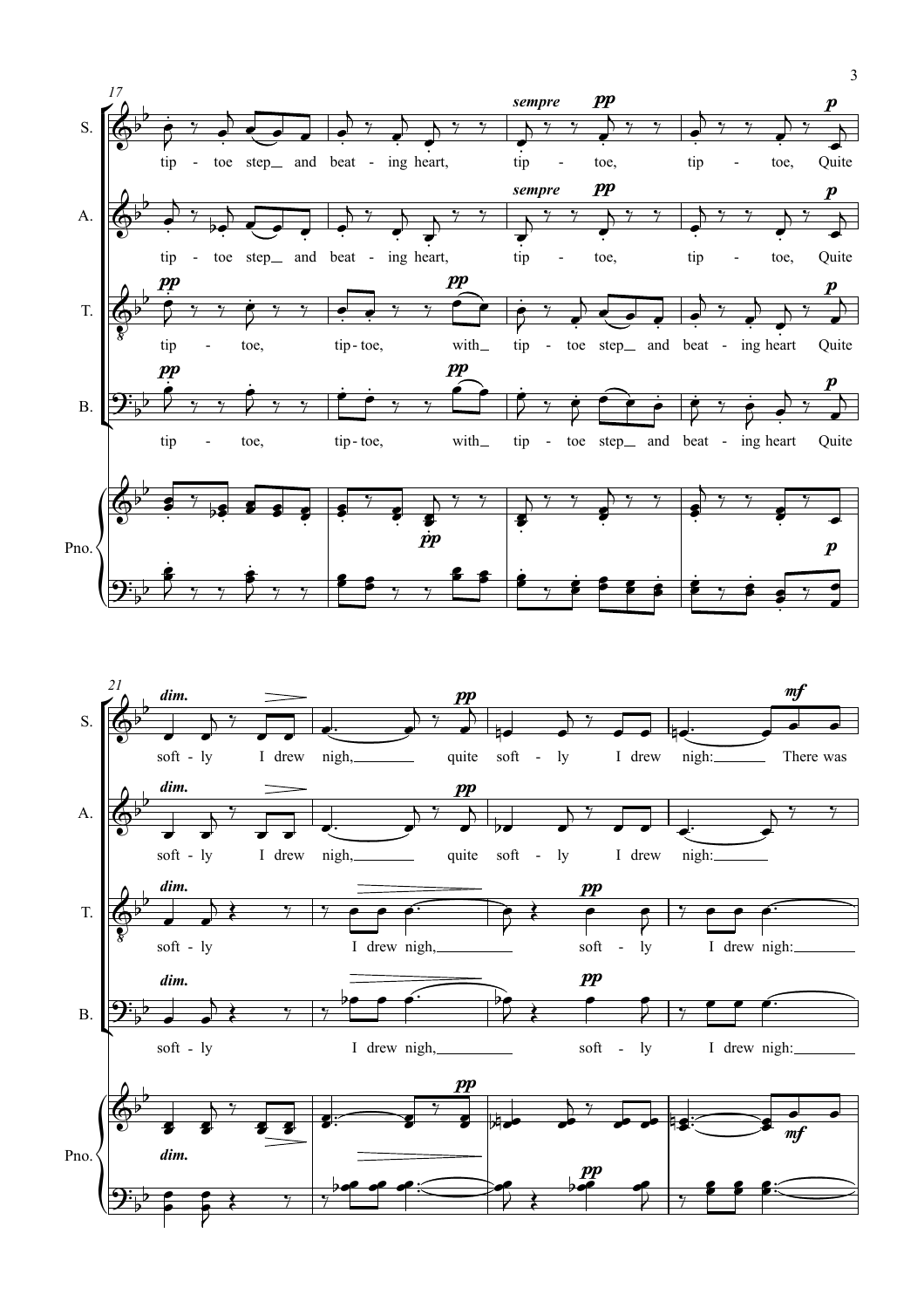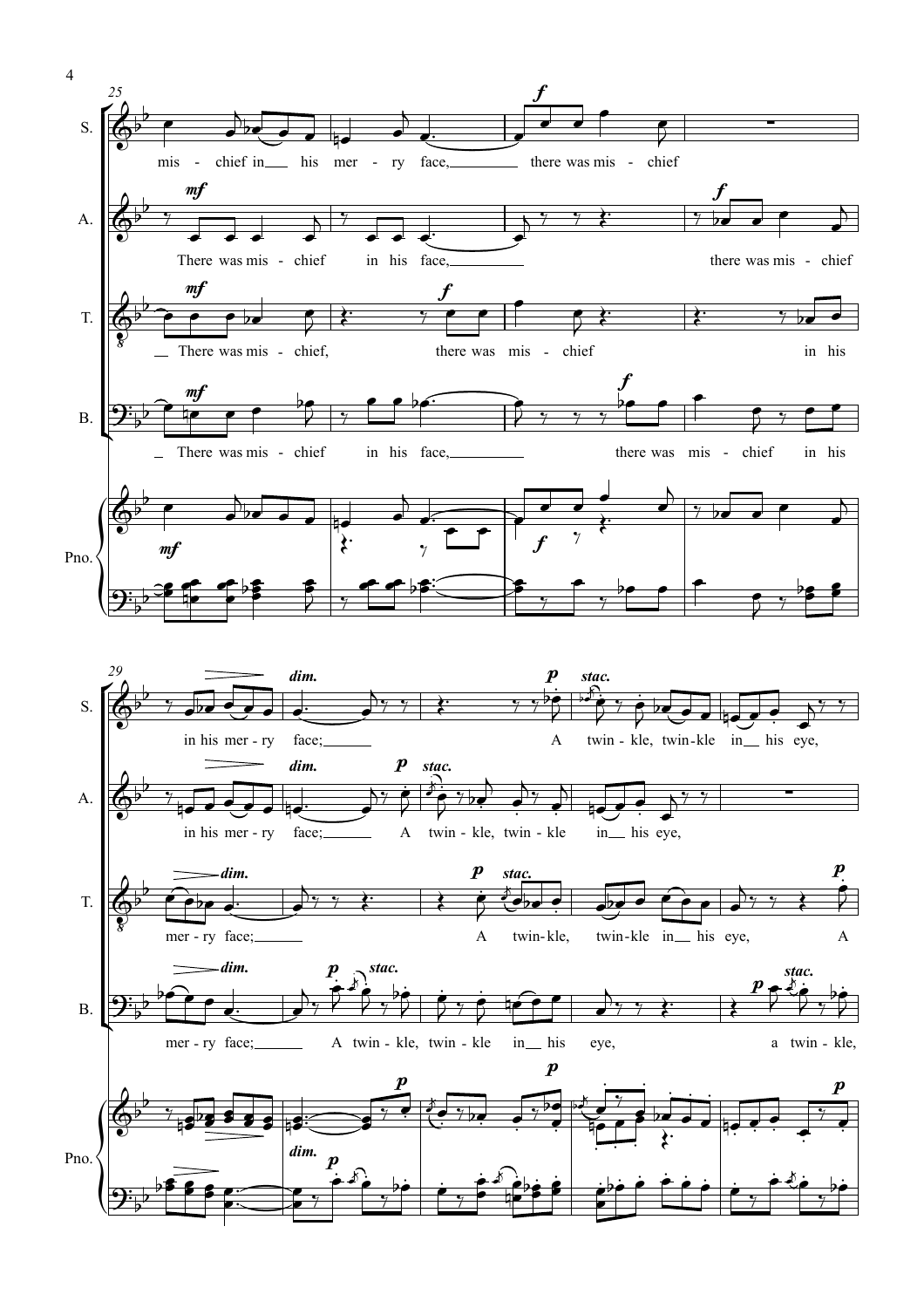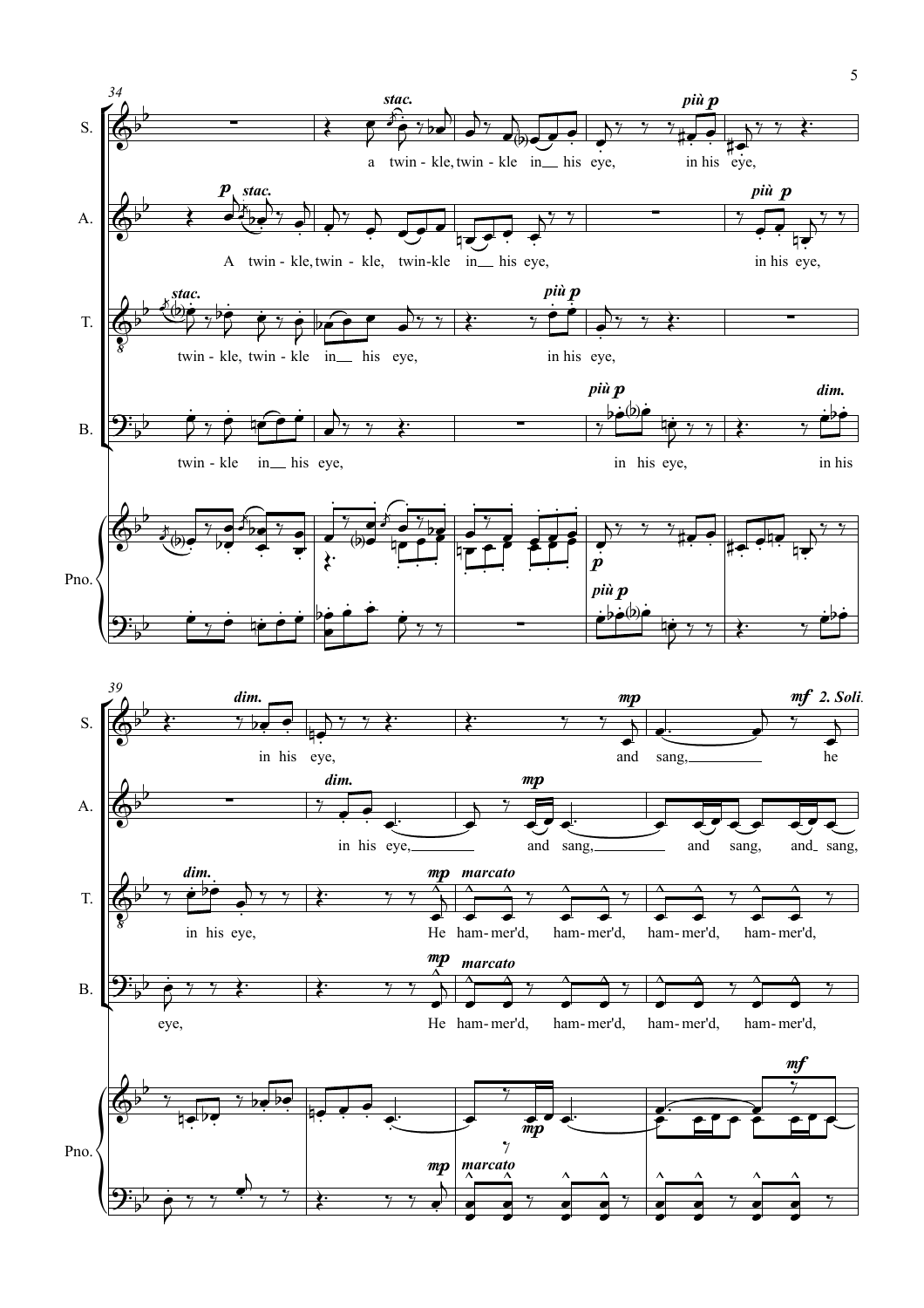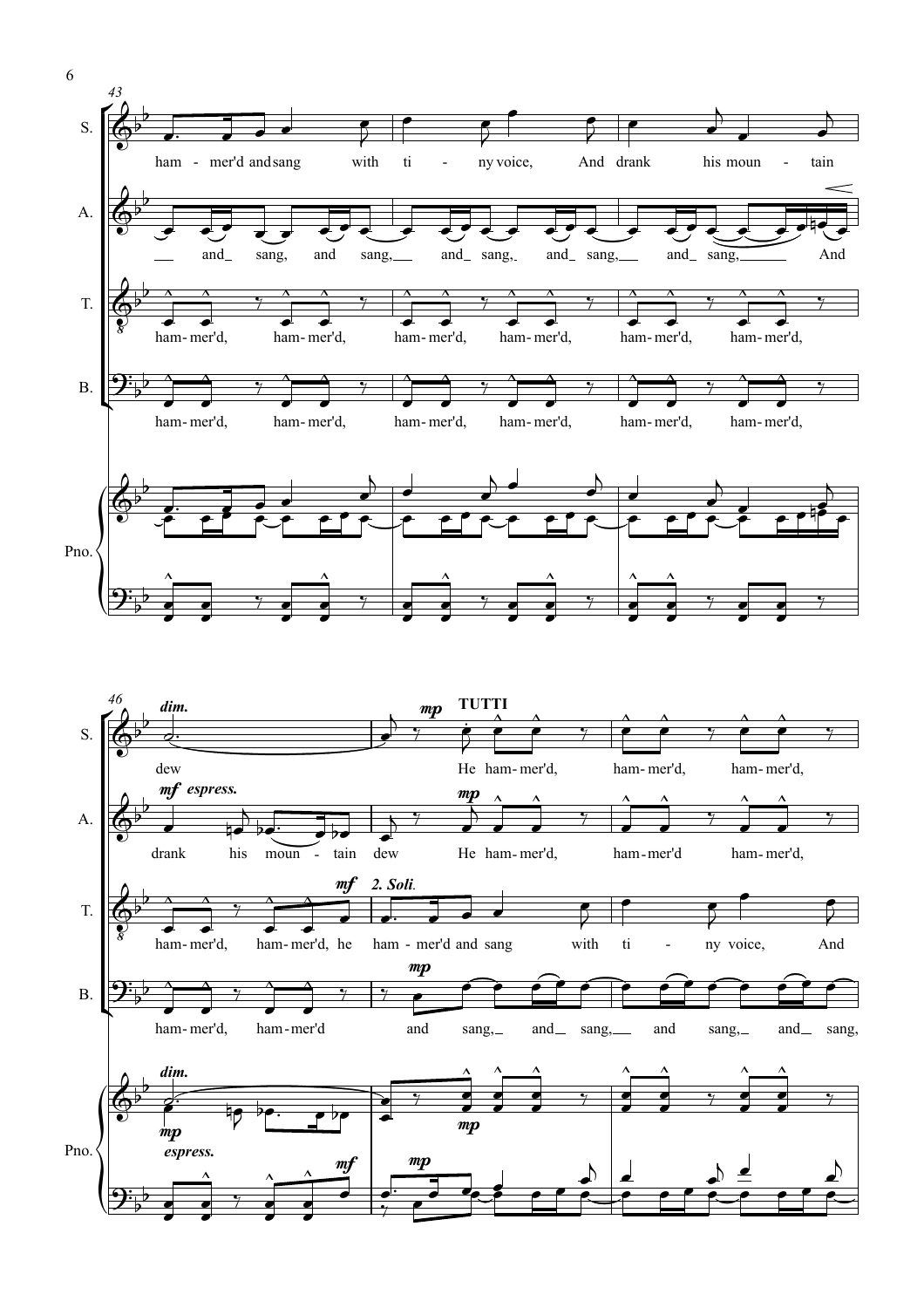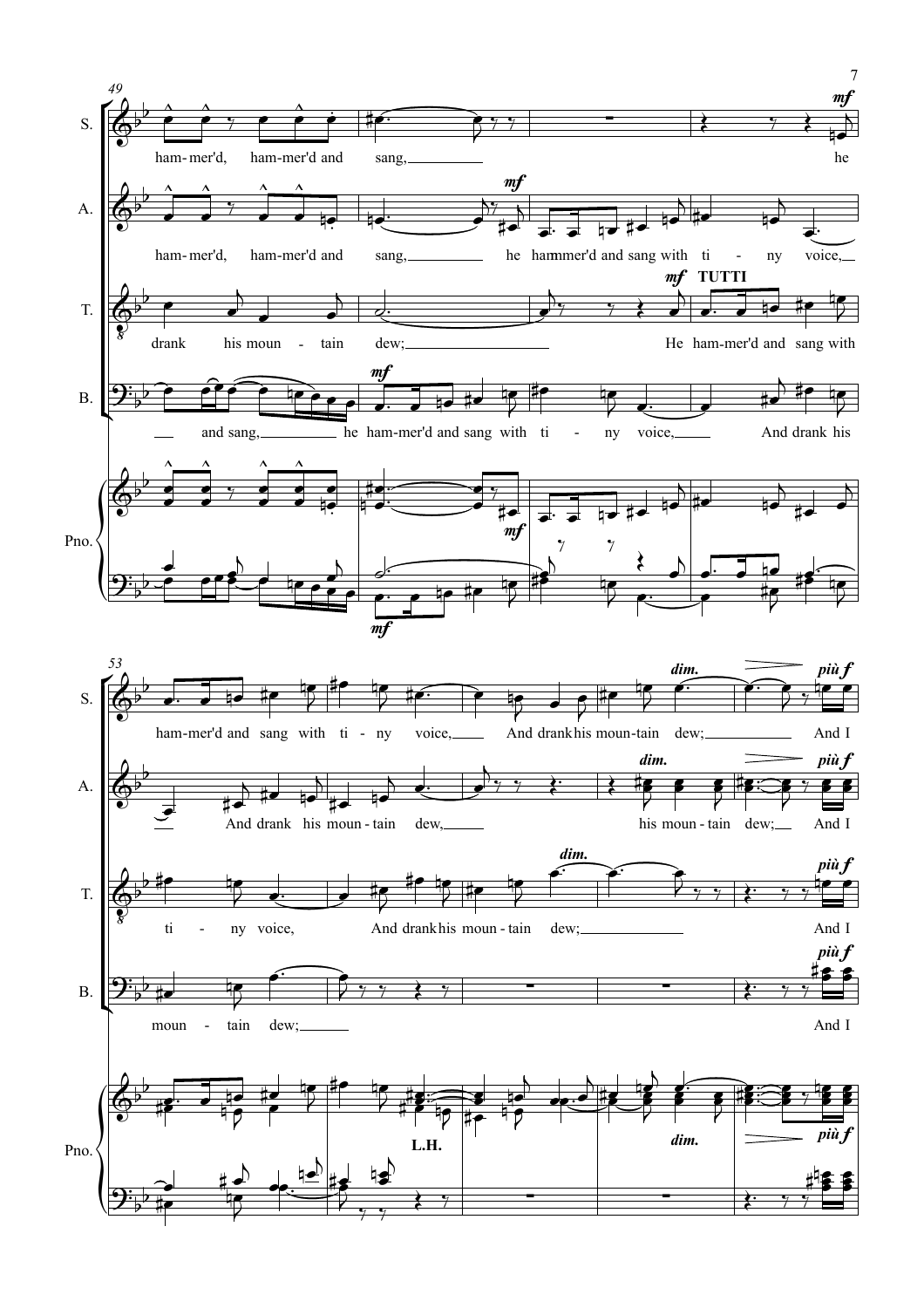

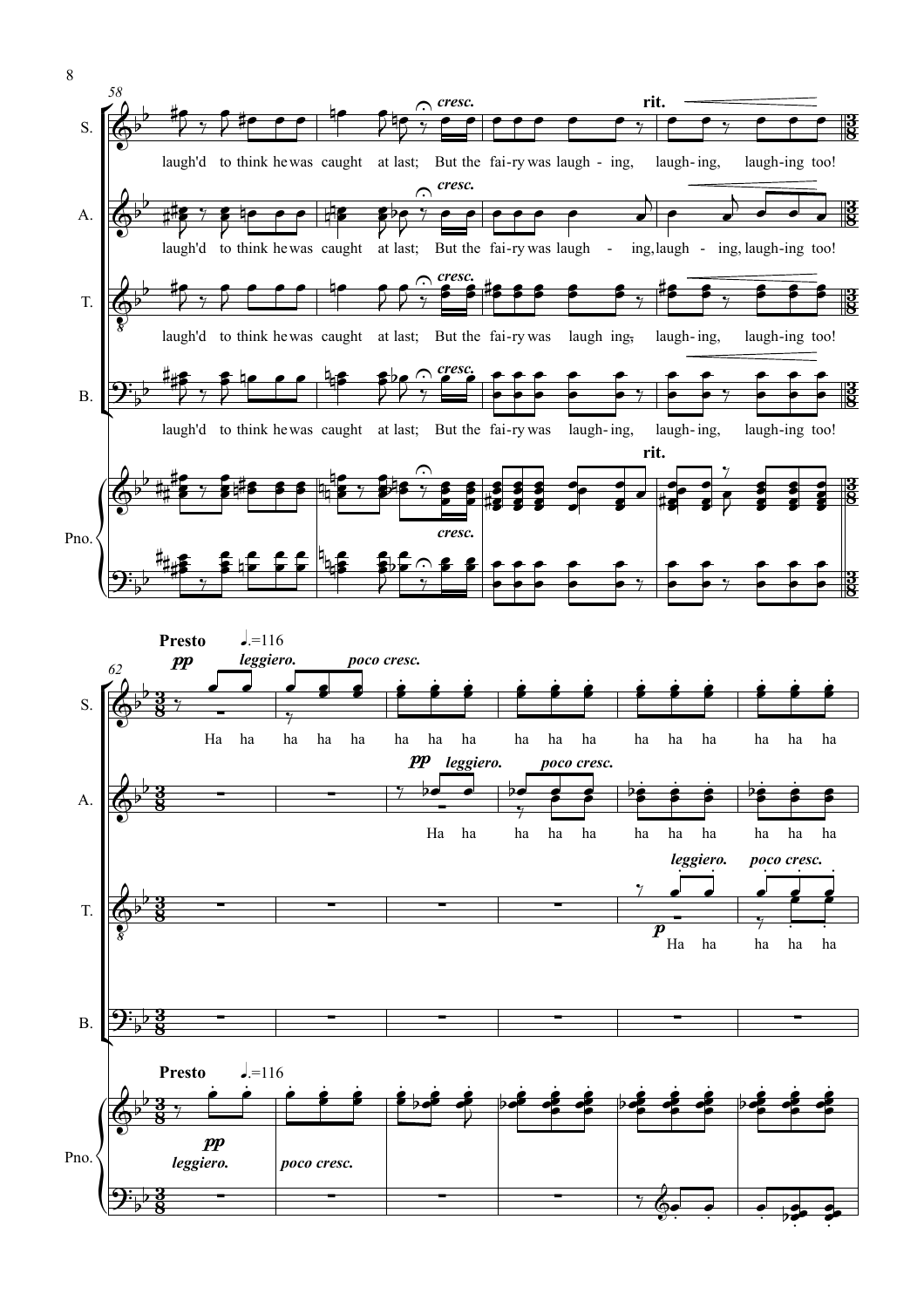

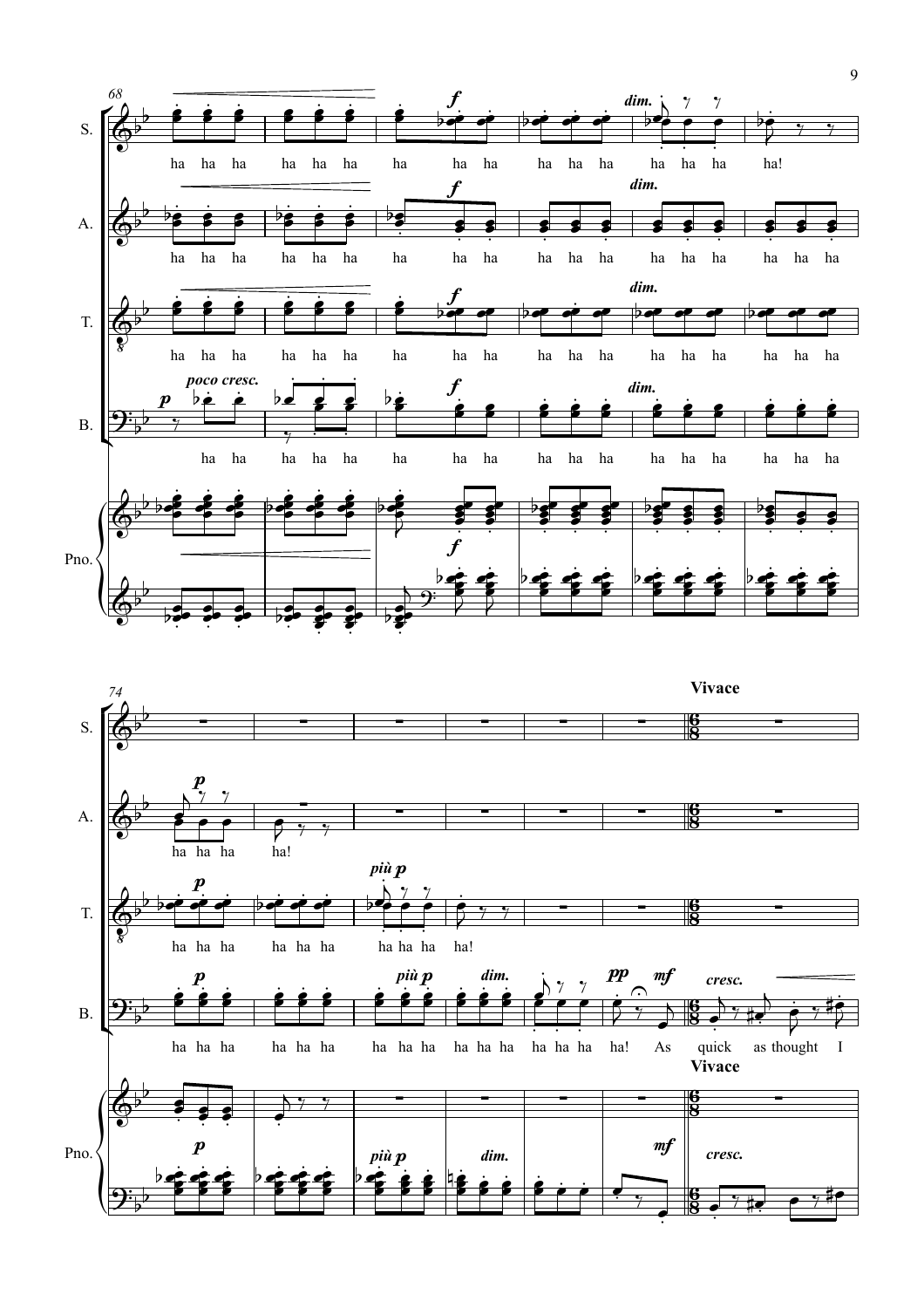

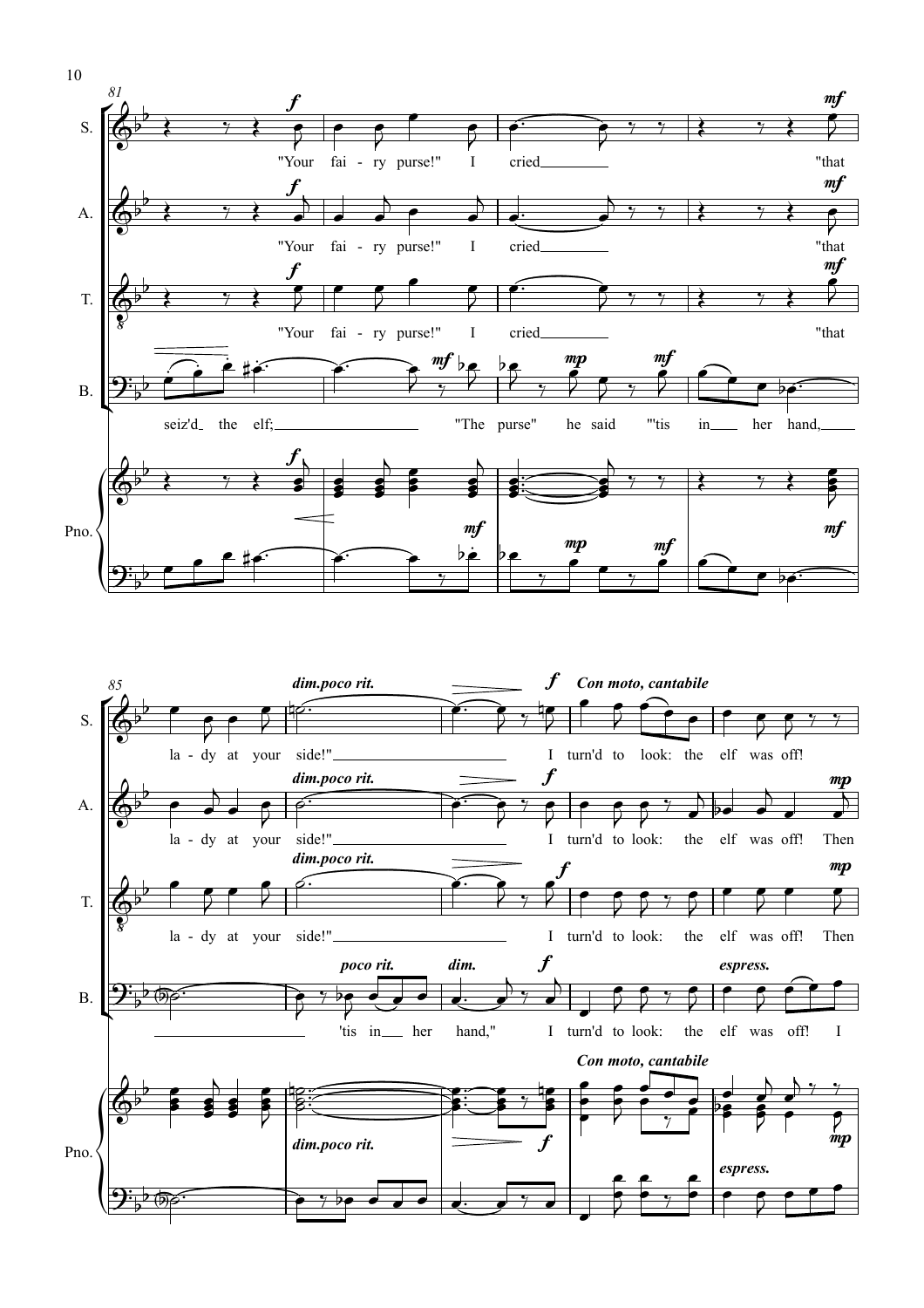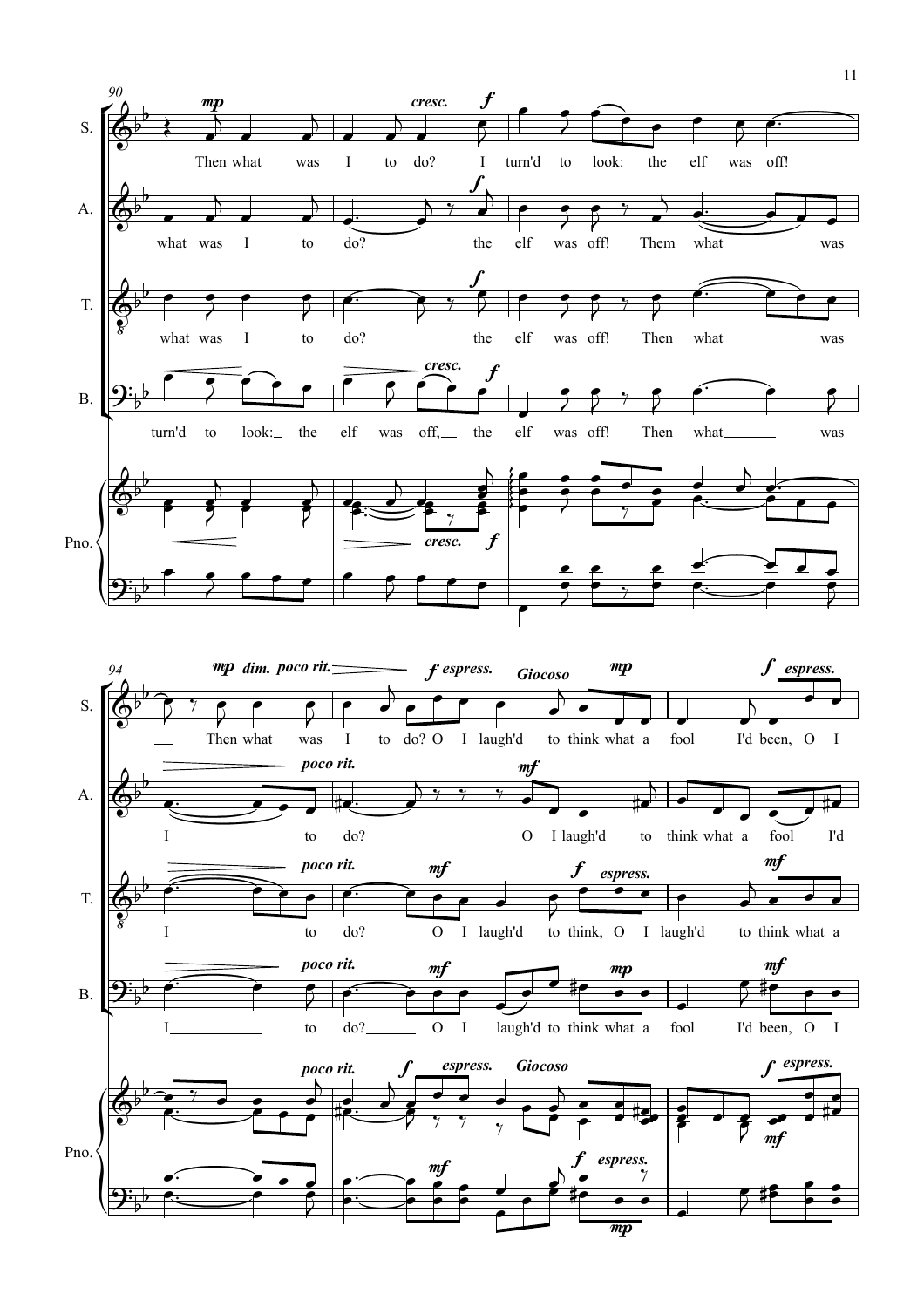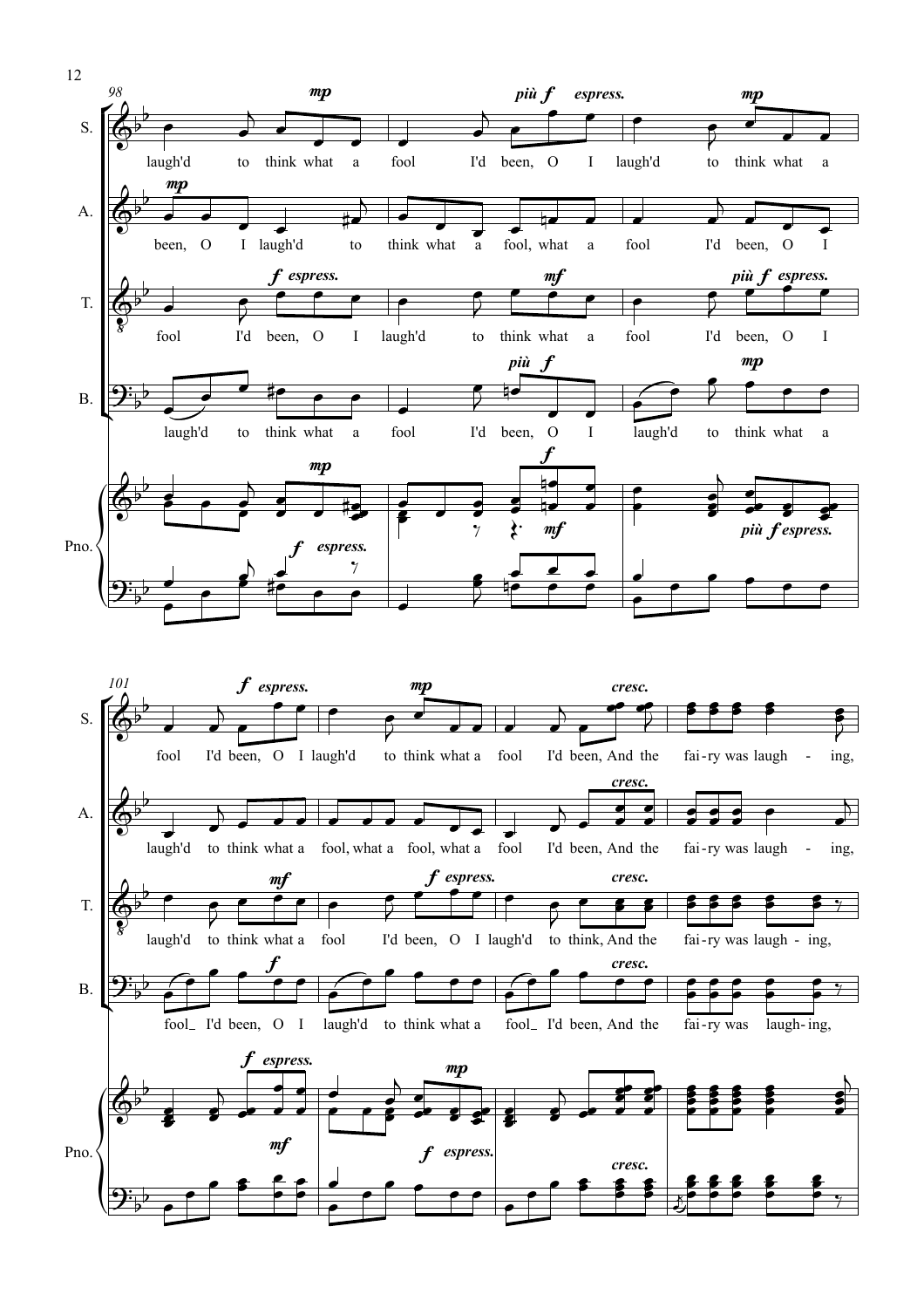